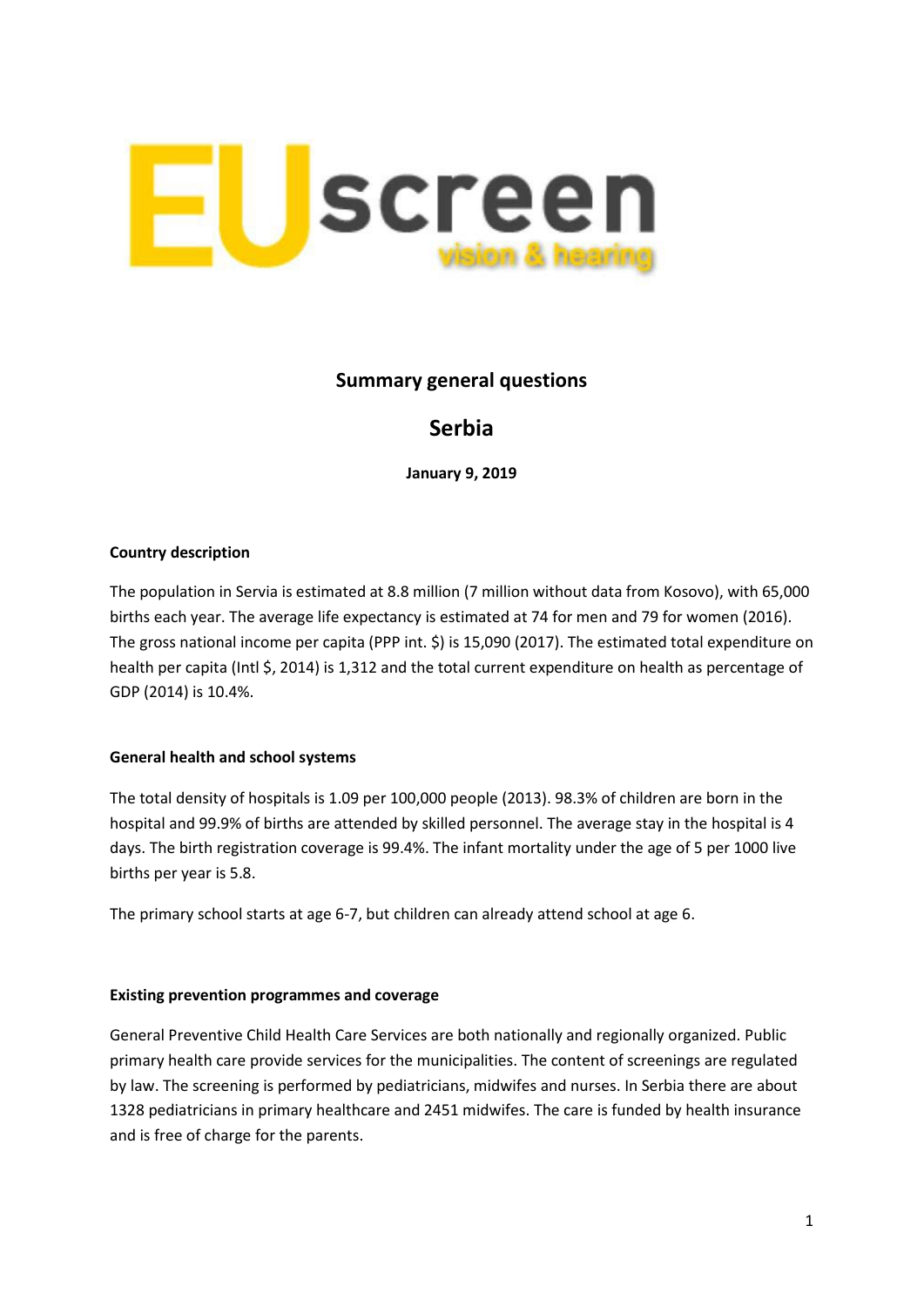In the maternity ward the first screening is done by the midwife, and then neonatologists. A nurse from the maternity ward will arrange a home visit for mother and child the day after discharge from the hospital. The coverage of these visits is over 98%. After the first month the pediatrician performs all screenings.

|                                       | Vaccination or tests                                              |
|---------------------------------------|-------------------------------------------------------------------|
| <b>First weeks</b>                    |                                                                   |
| 1 day after birth (on maternity word) | Hepatitis B (first dose), tuberculosis                            |
| 1 to 5 days after birth (on maternity | Screening phenylketonuria                                         |
| word)                                 | Screening hypothyroidism                                          |
| 1 to 5 days after birth (on maternity | <b>Hearing screening</b>                                          |
| word)                                 |                                                                   |
| 1 to 5 days after birth (on maternity | Early detection of premature retinopathy (only premature          |
| word)                                 | newborn)                                                          |
| 5-15 <sup>th</sup> days after birth   | Home visits of doctor/pediatrician                                |
| 2 month (after 4 weeks)               | Hip dysplasia - US,                                               |
|                                       | General examination (weight, height, head circumference, icterus, |
|                                       | anamnesis, risk factors, etc)                                     |
| 3 month (after 8 weeks)               | Hepatitis B (second dose), Diphtheria, tetanus, pertusis, polio,  |
|                                       | homophiles B (first dose), streptococcus pneumonia (first dose)   |
|                                       | General examination (weight, height, head circumference, icterus, |
|                                       | anamnesis, risk factors, etc,)                                    |
|                                       | speech therapist check-up for children at risk                    |
| 4-6 years                             |                                                                   |
| $4th$ year                            | General examination - monitoring of growth and development,       |
|                                       | dental hygiene, development of psychosocial skills, checking of   |
|                                       | senses-hearing, hearing, speech,  lab analysis                    |
|                                       | logopedic testing                                                 |
|                                       | vision screening by ophthalmologist                               |
|                                       | nurse home visit                                                  |
| $5th$ year                            | Preventive check-up - for children with some problems             |

# **Health care contact moments in the first weeks and at 4-6 year**

All children received between 4-6 examinations. In the second year, all children had at least one preventive review, and 73% of them reviewed 2. In the fourth year of life, 66% of children are reviewed. Before going to school, 100% of children were examined.

There is no information on quality control, collection of outcomes or cost-effectiveness.

Vaccinations are obligatory since 2016, the coverage is 82% (Measles1) to 98% (BCG), in data from 2016.